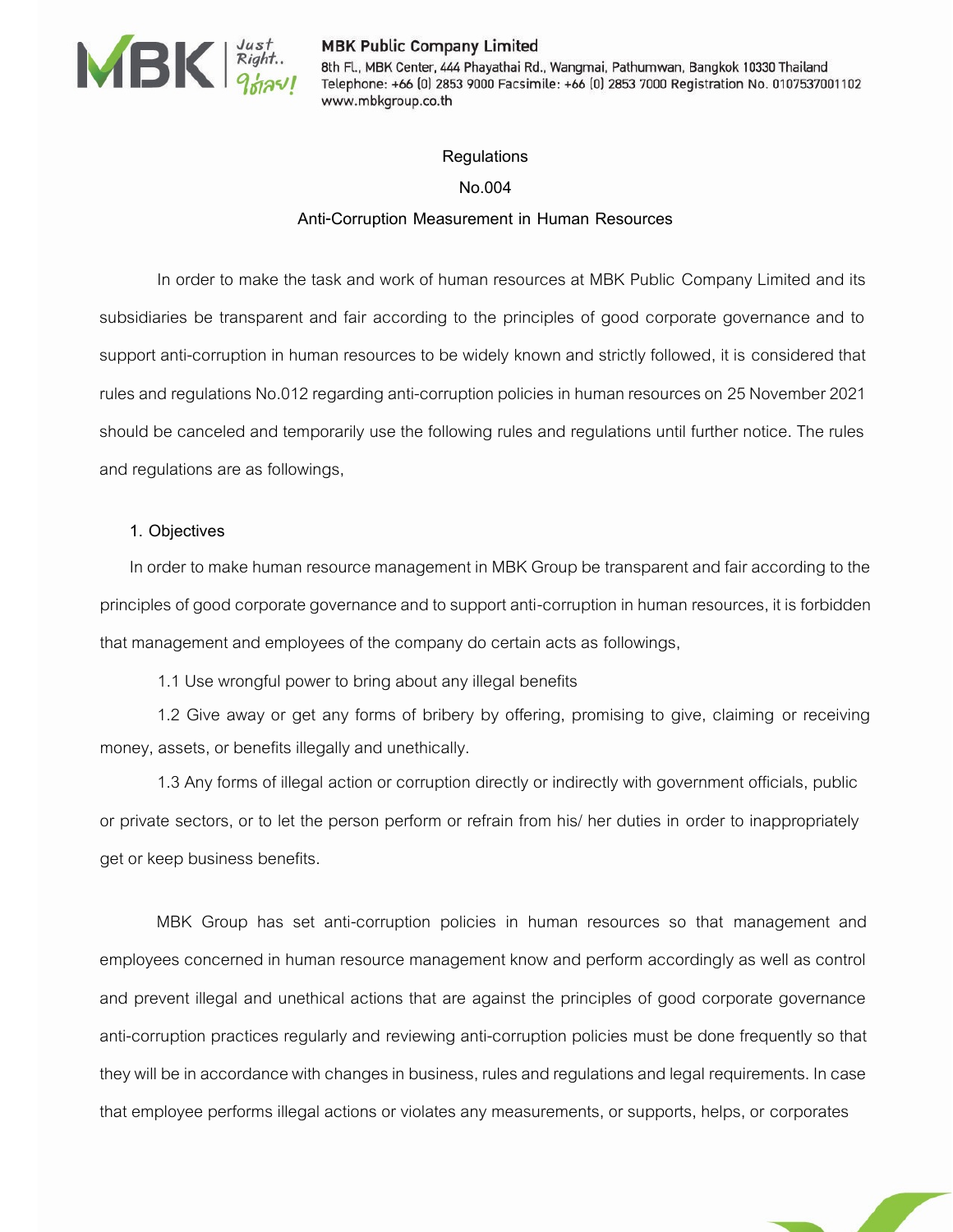

# **MBK Public Company Limited**

8th Fl., MBK Center, 444 Phayathai Rd., Wangmai, Pathumwan, Bangkok 10330 Thailand Telephone: +66 [0] 2853 9000 Facsimile: +66 [0] 2853 7000 Registration No. 0107537001102 www.mbkgroup.co.th

with any forms of corruption, he or she will be sentenced according to rules and regulations of the company.

| 2. Definition                  |                                                                      |
|--------------------------------|----------------------------------------------------------------------|
| 2.1 Group of Companies         | means MBK Public Company Limited and Its subsidiaries /              |
|                                | associates with authorization                                        |
| 2.2 Government Agency          | means - Ministry, bureau, department, or public sector such as the   |
|                                | Revenue Department, Departments of Lands, local government,          |
|                                | etc.                                                                 |
|                                | - Political party, politician, candidate for political position both |
|                                | governmental and opposition parties Local management                 |
|                                | - Regulatory authority such as Securities an Exchange                |
|                                | Commission, Stock Exchange of thailand, etc.                         |
|                                | - State enterprises, businesses in which the government is a         |
|                                | major shareholder, or other government organizations that are        |
|                                | controlled by the government                                         |
| 2.3 Government officials means | - Politician or political office holder                              |
|                                | - Government officers or local staffs who have position and          |
|                                | receive salary                                                       |
|                                | - State enterprise employees or those who work for state             |
|                                | enterprise or government agency                                      |
|                                | - Local authority or local council member who is not Politician      |
|                                | - Legal officer for local government                                 |
|                                | - Committee, sub-committee, government state enterprise              |
|                                | employee. A person or group of persons who are authorized by         |
|                                | government in order to perform legal actions whether appointed       |
|                                | by government agency or state enterprise                             |

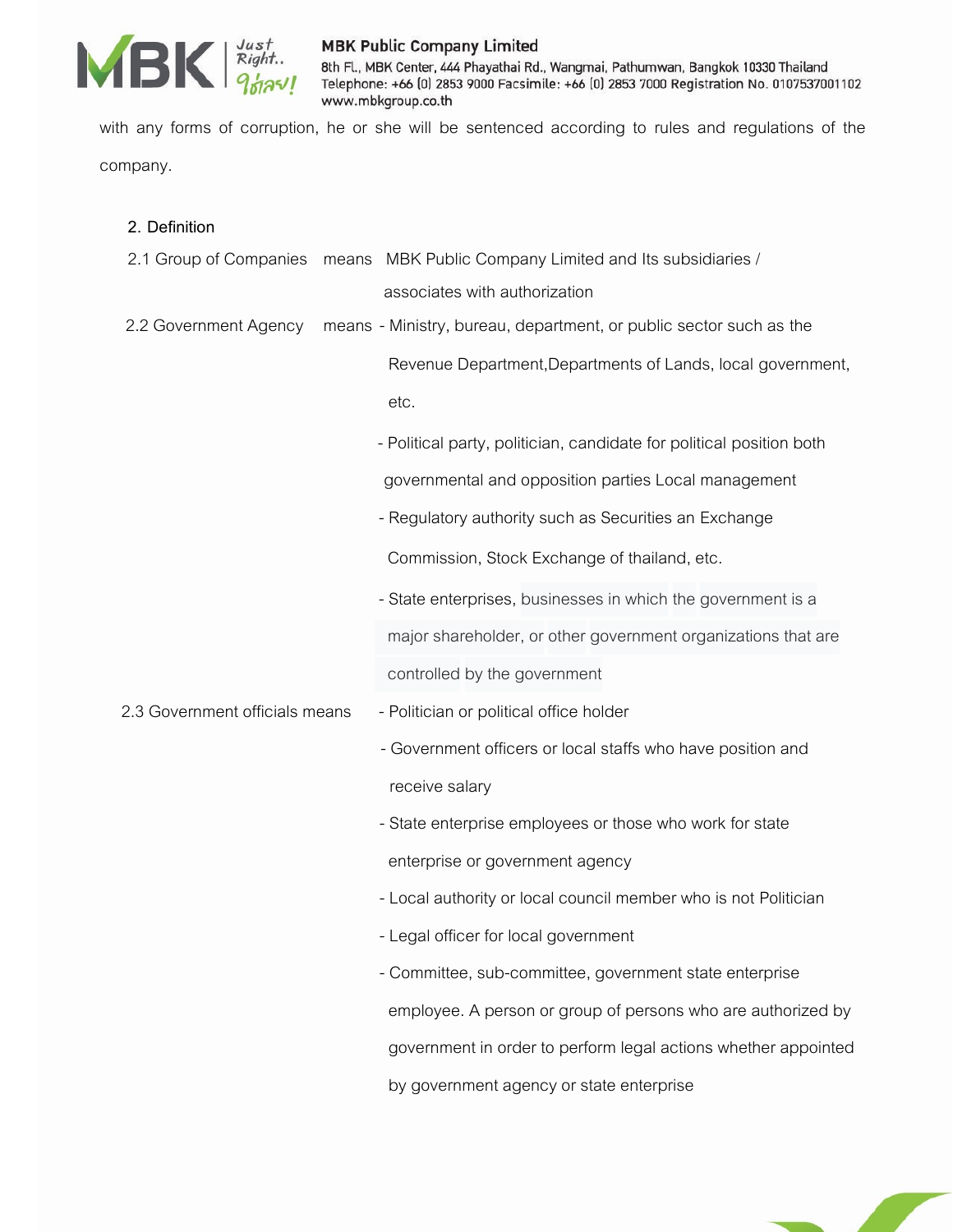

# **3. Scope**

This anti-corruption measure for human resources work covers the MBK Group companies' recruitment and selection, level upgrading and promotion, transferring, development and training, performance evaluation and remuneration, disciplinary action, human resources work procurement, and reimbursement processes.

The recruitment of the Board of Directors of the MBK Group companies shall comply with the requirements of each company, e.g., being reviewed by the Nomination and Remuneration Committee, the Board of Directors' meeting, or the shareholders' meeting.

#### **4. Regulations or guidelines**

4.1 Personal recruitment and selection

The followings are the recruitment procedures for internal and external units:

4.1.1 Recruitment process

4.1.1.1 The recruitment procedures will be subject to the organization structure and the manpower rate approved by the Executive Committee and Board of Directors. When using a recruitment agency's services, the agency's selection process must be compliant with the procurement process.

4.1.1.2 The recruitment of applicants will base on knowledge and ability as specified in the data collection form by position (Job Profile). Other requirements will comply with the regulations as specified by the Human Resources Management Department. The recruitment process, employee transfer, and inspection of prohibited qualifications will be conducted under the Group companies' policies and legal regulations.

4.1.1.3 The recruitment process consists of an examination and an interview by the Human Resources Management Department, and the agency affiliation to ensure transparency and impartiality.

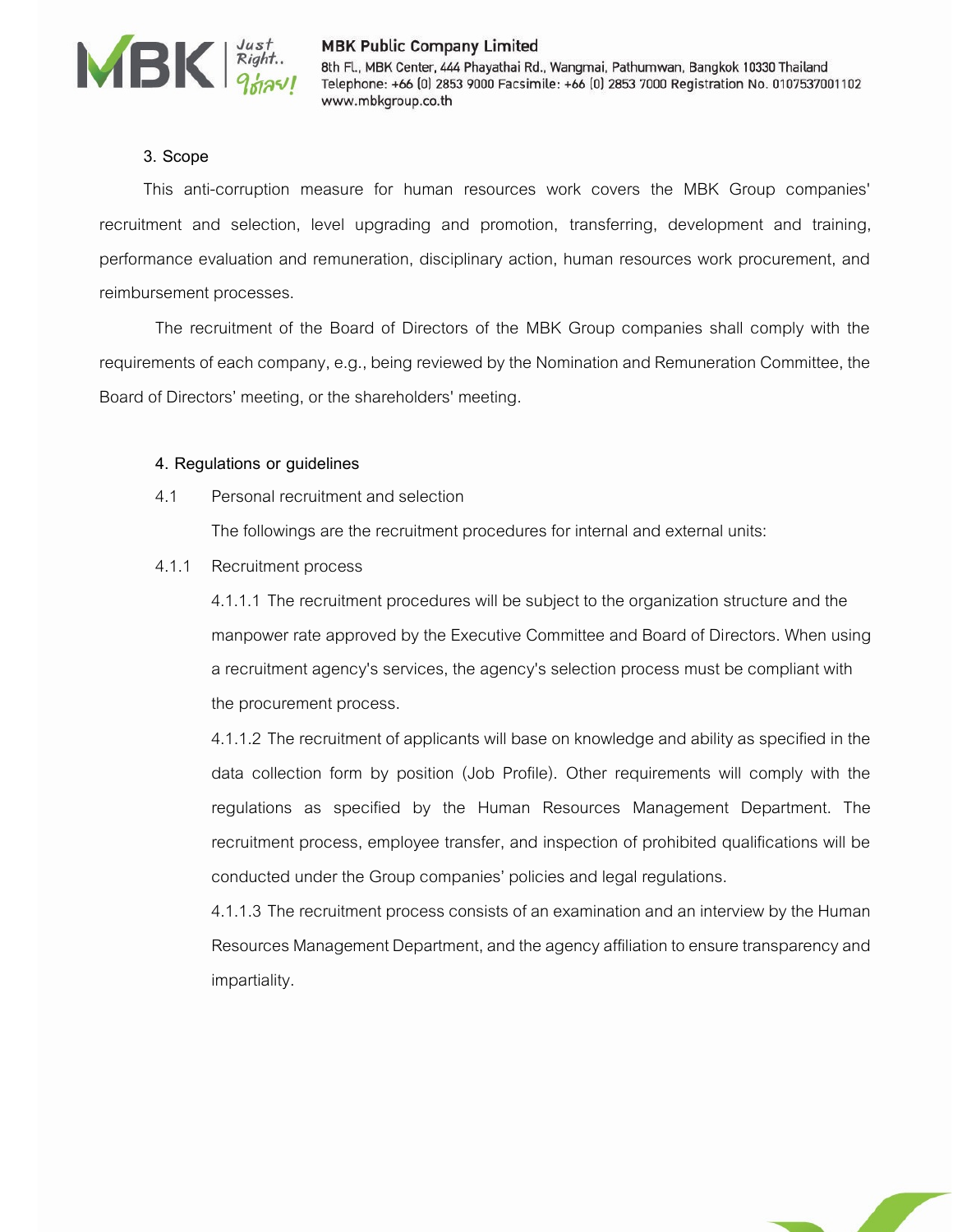

4.1.1.4 The remuneration determination will be based on qualifications, experiences, level of employee, and nature of assigned work in accordance with the job value and compensation structure of the company.

4.1.1.5 The employed personnel will enter into an orientation for knowledge and understanding of the business of the group companies as well as policies and restrictions according to relevant regulations and laws, e.g., Good Corporate Governance Policy, Code of Conduct, Anti-Corruption Policy, etc.

4.1.1.6 The personnel under Clause 4.1.1.5 must work on probation as specified by the agency affiliation under the employment conditions. To be employed as permanent personnel, he or she must receive satisfactory assessment results from the agency affiliation.

It must be no requests for benefits or returns of any kind from candidates or relevant persons on the recruitment, selection, remuneration determination, and probation assessment.

### 4.1.2 Employment approval

To employ personnel, the company provides the following authority to the group companies: 4.1.2.1Employment of personnel at a position of Assistant Director, higher position, or equivalent position, must be complied with the charter of the Nomination and Remuneration Committee.

4.1.2.2 Employment of personnel at a position lower than a position of Assistant Director or equivalent position, must be approved pursuant to the chain of command under each MBK Group company's handbook on the personal section.

4.1.2.3 Employment of personnel at a position of the consultant must be approved pursuant to the chain of command of the Deputy Managing Director, higher position, or equivalent position, Chief Executive Officer, Executive Committee, or the Board of Directors under each company's policy.

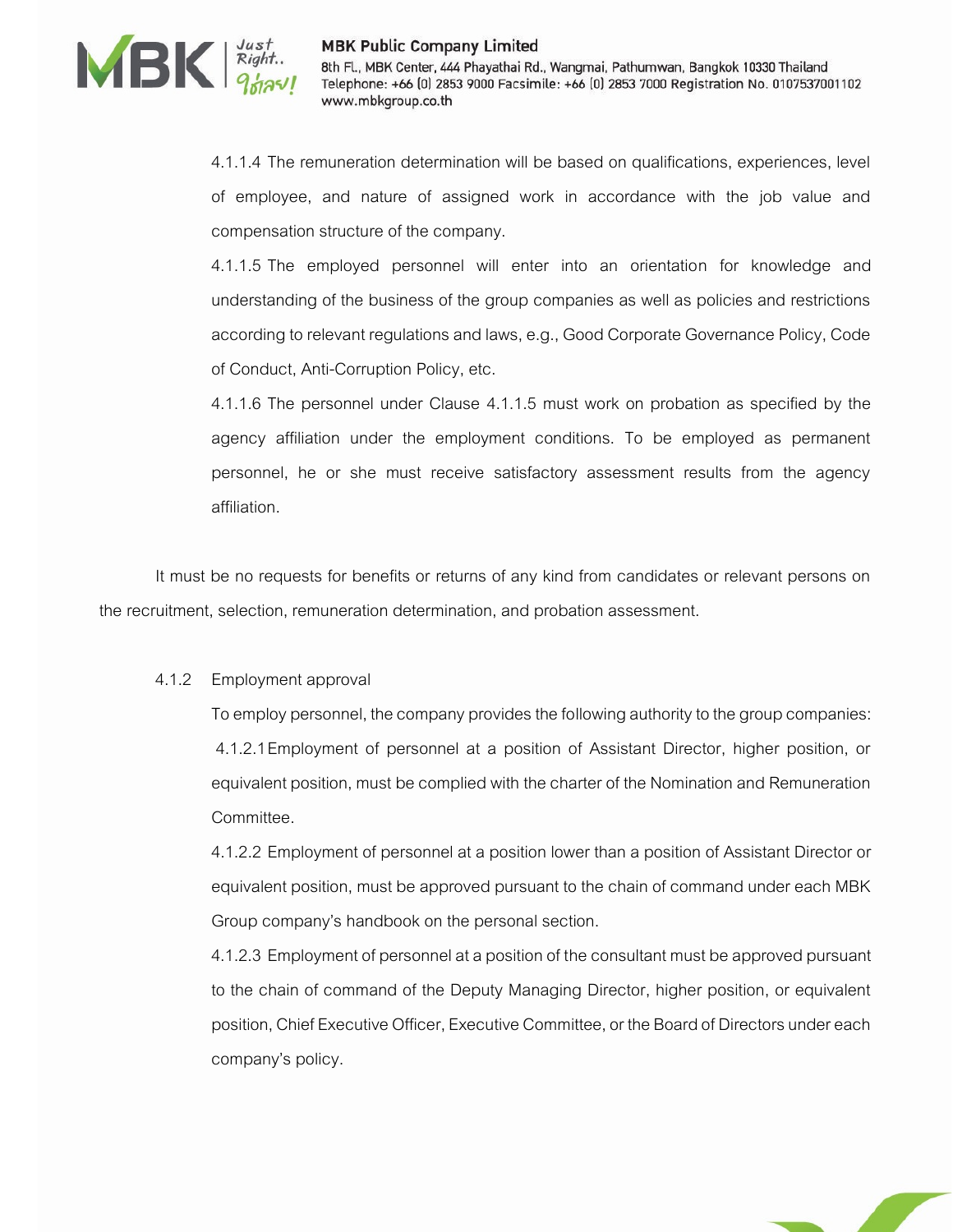

MBK Public Company Limited<br>Right. 8th Fl., MBK Center, 444 Phayathai Rd., Wangmai, Pathumwan, Bangkok 10330 Thailand<br>Ponce: +66 (0) 2853 9000 Facsimile: +66 (0) 2853 7000 Registration No. 0107537001102 www.mbkgroup.co.th

#### 4.1.3 Control measures when recruiting personnel from government agencies

The Company has measures and criteria when recruiting personnel who is government official as follows:

4.1.3.1 The Resource Management Department examines the employment of personnel who previously held or currently hold positions at government agencies. It must consider agreements that the said personnel have made with government agencies.

4.1.3.2 The personnel under Clause 4.1.3.1 must present an agreement with government agencies for reviewing.

 4.1.3.3 If that person is still holding a position with government agencies, the company will not employ him/her, unless such person receives consent from relevant government agencies. He/she must comply with such government agencies' terms and conditions which cause no risk of corruption.

 4.1.3.4There must be a two-year gap for former government officials before employment as the company's employees. He/she must also comply with the agreement made with the government agencies. If there is a need to employ a former government official who has less than a two-year gap, such an employed person must receive consent from the government agencies. He/she must comply with such government agencies' terms and conditions which cause no risk of corruption.

4.1.3.5 Before employment of the government officials, the Human Resources Management Department must acquire a compliance agreement from such government officials. This is to prevent the wrongful use of power or conflicting interests, e.g., disclosing the confidentiality of government agencies that they were previously affiliated with, wrongful lobbying for benefits, or being assigned to contact the government agencies previously affiliated with, etc.

4.1.3.6 The company will not employ government officials if such employment causes reciprocal benefits to the company.

4.1.3.7 It is required that the candidates from the government agencies must disclose and certify the information provided to the company.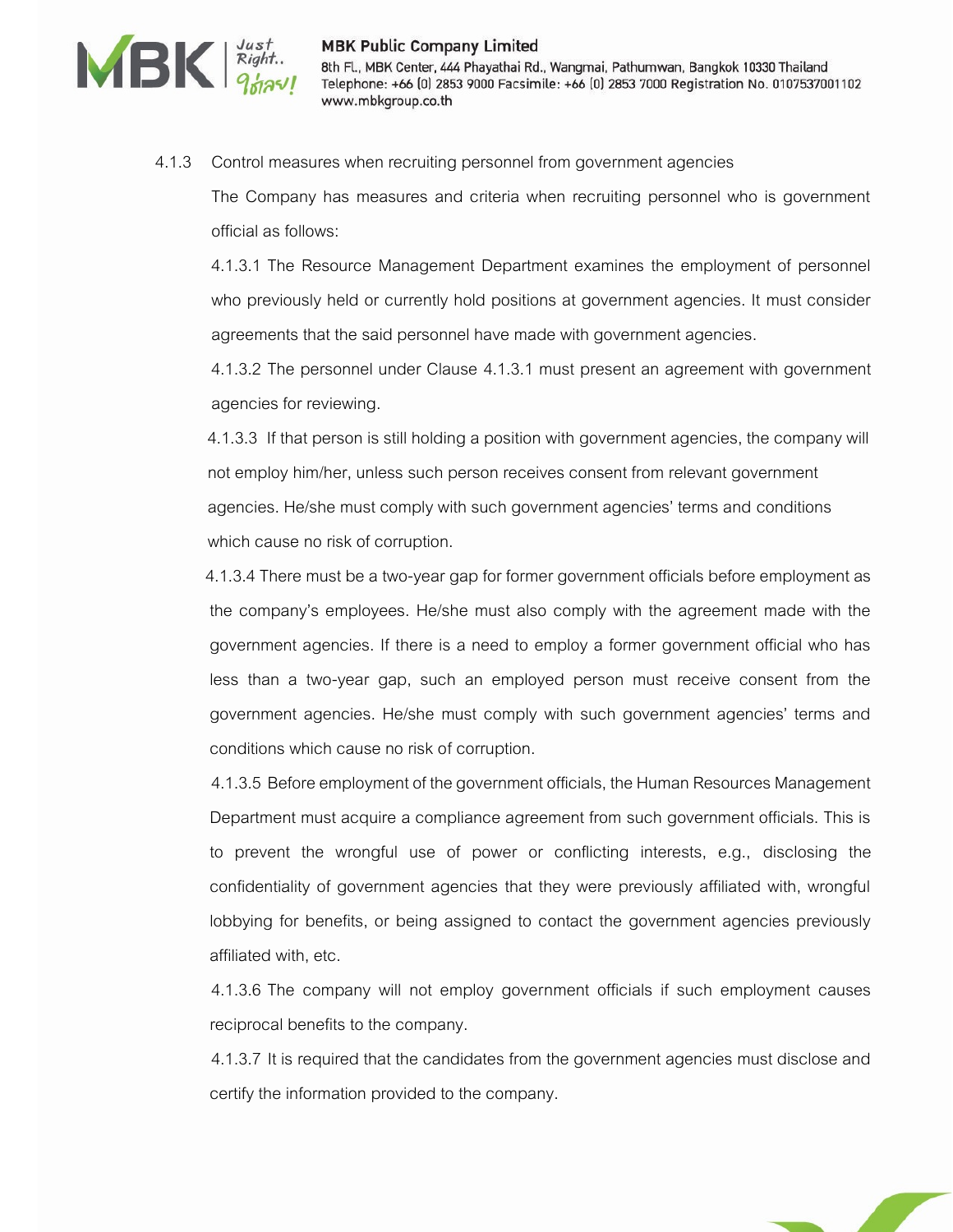

WERE HAVE HAVE Company Limited<br>BEREAD Right... 8th Fl., MBK Center, 444 Phayathai Rd., Wangmai, Pathumwan, Bangkok 10330 Thailand<br>Ponce: +66 (0) 2853 9000 Facsimile: +66 (0) 2853 7000 Registration No. 0107537001102 www.mbkgroup.co.th

> 4.1.3.8 The disclosure of the name and biography of the persons from the government agencies who are employed by the company:

> -For the listed companies, if a government official is employed as a director, Chief Executive Officer, and senior management executive (the first 4 executives from the Chief Executive Officer pursuant to the criteria of the stock exchange), it must be disclosed the name and biography of such person in the annual report and specify the reasons for appointing such persons for transparency. For any other positions, the Human Resources Management Department must collect the names and biographies of such persons and submitted to the Human Resources Committee, MBK Group companies annually to comply with anticorruption policies and measures.

> - For the non-listed companies, if a government official is employed as a director, Chief Executive Officer, and senior management executive (the first executive-level under the Chief Executive Officer), it must be disclosed the name and biography of such person through the company's communication channel, e.g., the company's website report and specify the reasons for appointing such persons for transparency. For any other positions, the Human Resources Management Department must collect the names and biographies of such persons and submitted to the Human Resources Committee, MBK Group annually to comply with anti-corruption policies and measures.

### 4.2 Level upgrading and promotion

The level upgrading and promotion of employees will base on the employee's knowledge and abilities of their past performance including the potential to learn and develop themselves in the future. There must be a job structure and job value for such promotion. The process is as follows:

- 4.2.1 The agency affiliation nominates the employees who should be promoted to the Human Resources Management Department.
- 4.2.2 The Human Resources Management Department has an initial review of the qualifications and evaluates the requirements as specified by the company.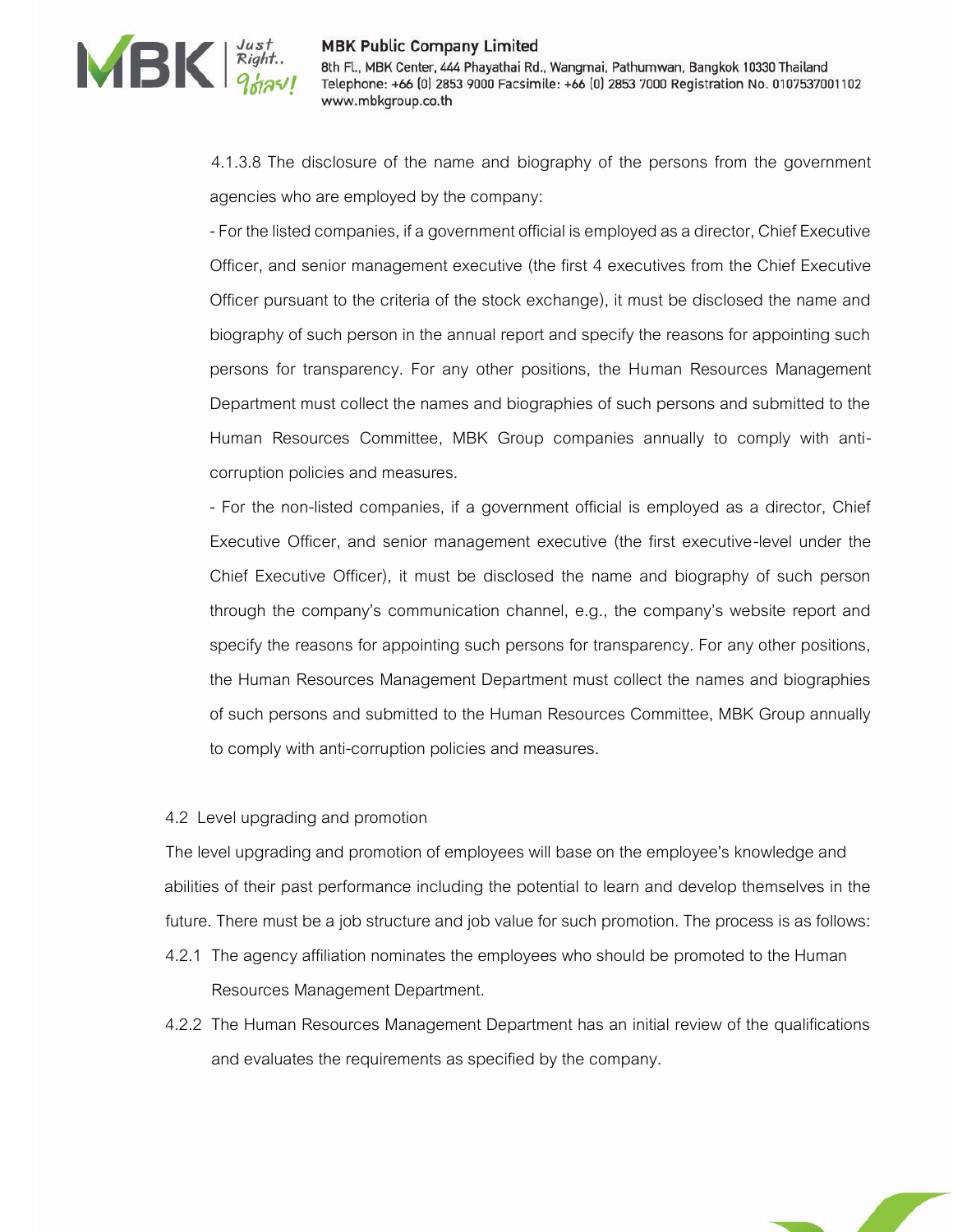

MBK Public Company Limited<br>
Right. 8th FL, MBK Center, 444 Phayathai Rd., Wangmai, Pathumwan, Bangkok 10330 Thailand<br>
Telephone: +66 (0) 2853 9000 Facsimile: +66 (0) 2853 7000 Registration No. 010753700 Telephone: +66 [0] 2853 9000 Facsimile: +66 [0] 2853 7000 Registration No. 0107537001102 www.mbkgroup.co.th

> If he/she does not pass the qualification review, the Human Resources Management Department will inform the agency affiliation.

If he/she has qualifications, the Human Resources Management Department will present to the Management Committee (MC) for level upgrading and promotion pursuant to the operation manual.

If he/she does not pass the approval process, the Human Resources Management Department will inform the agency affiliation.

If he/she passes the approval process, the Human Resources Management Department will provide the level upgrading and promotion in writing.

It must be no requests for benefits or returns of any kind from a nominated employee or relevant persons to the nominated employee on the review of qualifications, evaluation, and proposal for promotion.

4.3 Transfer

Employee transfer is considered an important mechanism to manage progress. The group of companies always consider the appropriateness of employee qualifications, knowledge and abilities so that the employee will have an opportunity to grow, learn, develop as well as have experiences and a variety of specializations. The considerations will be done by the superior of the original department, new department and the employee. However, the management of the line of work will finally consider the qualifications, abilities and appropriateness of the employee, then finalize and approve according to the authorization manual.

However, the consideration process of employee transfer and requesting for approval must be done without any forms of unethical benefits or bribery from the employee or those involved with the transfer.

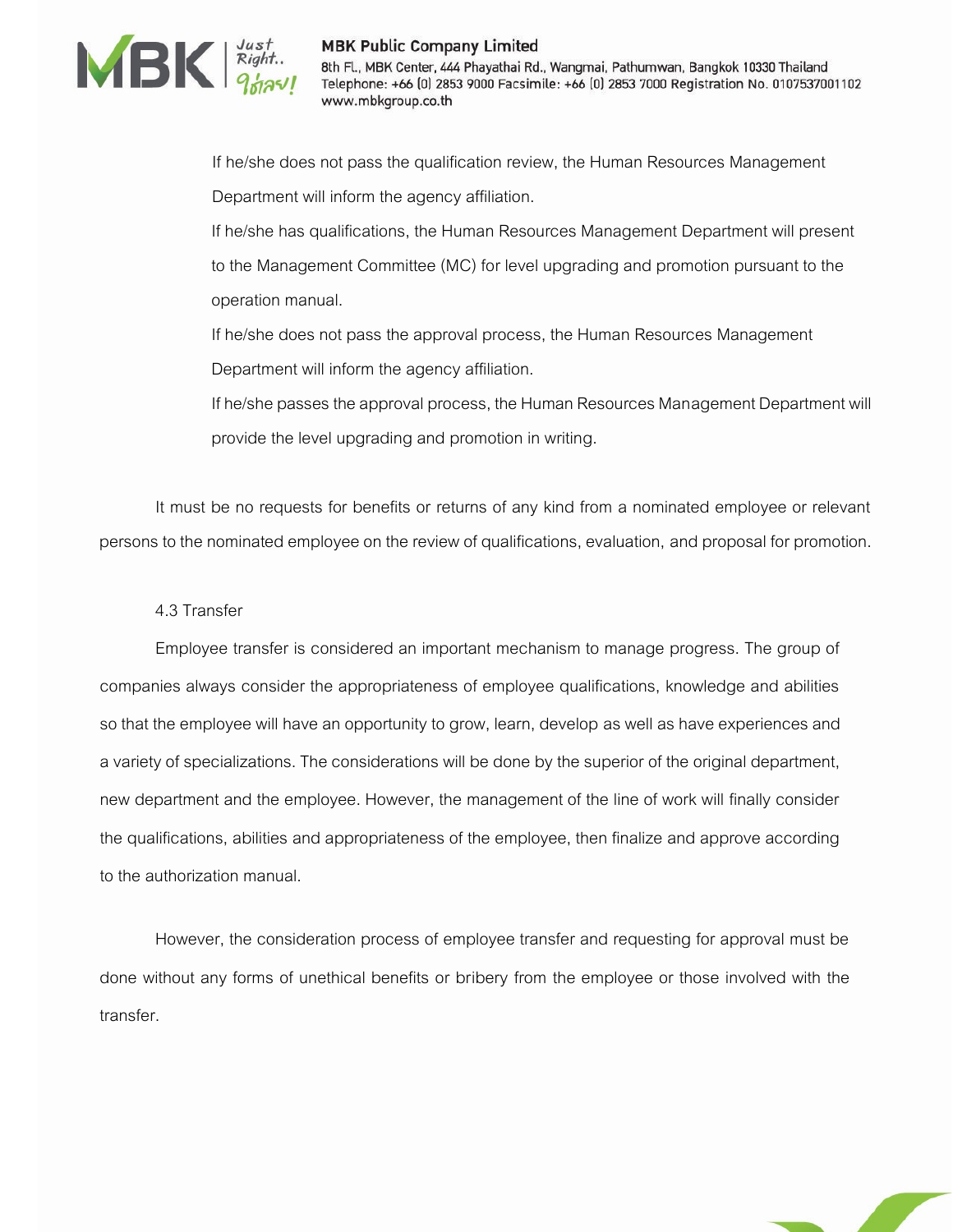

#### 4.4 Employee development and training

In order to make employee development and training process become transparent and fair and to prevent corruption in the Development Department, The Human Resource Department has set rules as followings,

4.4.1 Speaker and lecturer selection

The Human Resource Development Department has joined hands with the department that requires employee training by comparing qualifications of lecture or speaker in various aspects according to guidelines of how to recruit a lecturer that matches with the training course.

4.4.2 The selection of training venue, accommodations, documents and other required equipment To select training venues, accommodations, documents and other required equipment for training, the Human Resource Development Department must make a Request Purchase and send it to the Purchasing Department under procurement process by comparing prices, service quality which must be under approved budget and follow cost control guidelines.

4.4.3 Budget and cost disbursement must be approved by authorized person according to authorization Manual In order to disburse the budget and other necessary costs, it must be approved by authorized management according to the authorization manual with legal proof of payment (Revenue Code) and accounting record.

4.4.4 Giving knowledge, cultivating conscience and disseminating information to employees practice on agbout policies and measures against corruption annually with a test so that they will understand and realize the importance of anti-corruption and behave properly according to the prescribed guidelines.

However, the employee development and training process will propose budget and cost approval without any forms of unethical benefits or bribery from the service rendered or those involved.

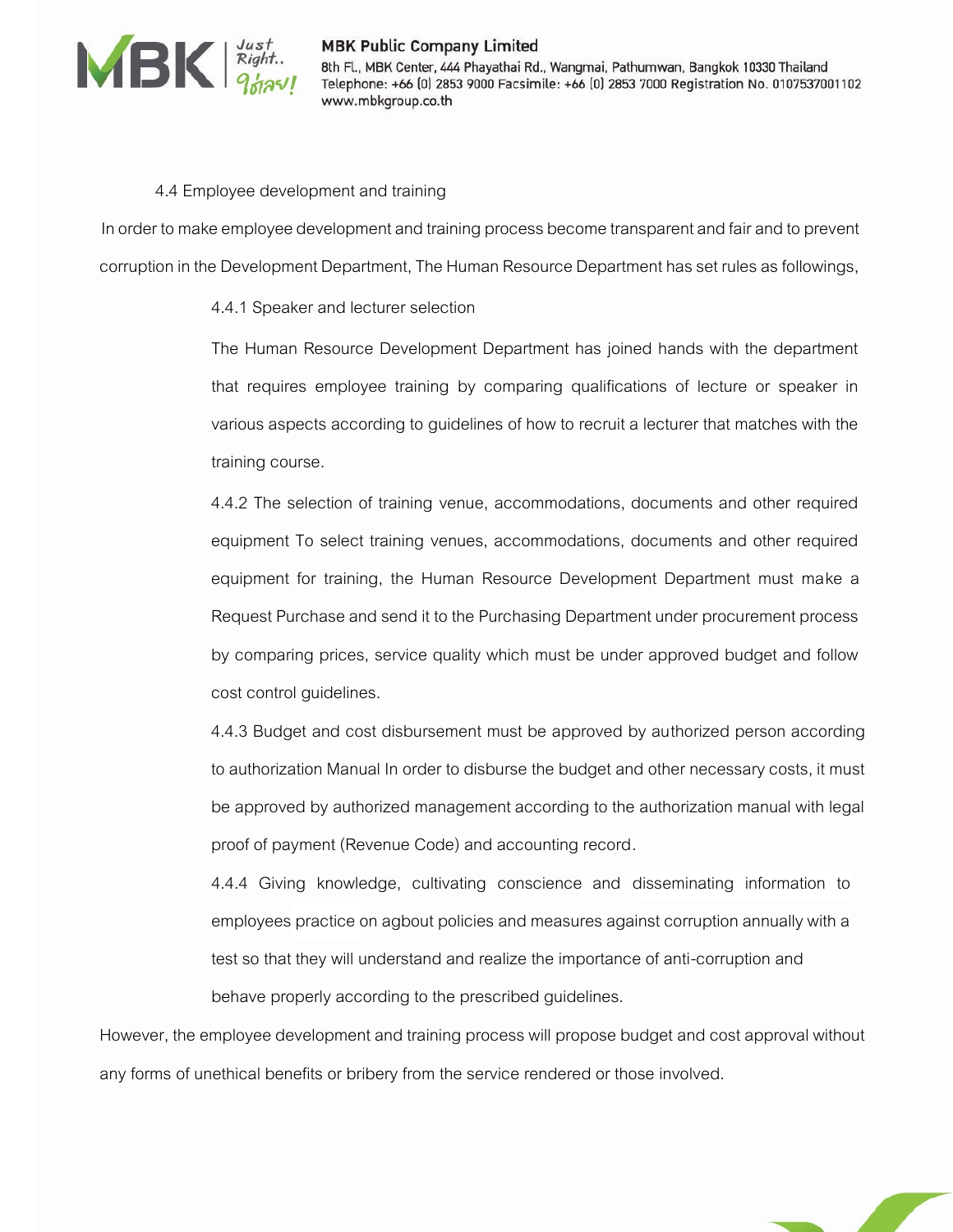

# WERE HAVE HAVE Company Limited<br>BEREAD Right... 8th Fl., MBK Center, 444 Phayathai Rd., Wangmai, Pathumwan, Bangkok 10330 Thailand<br>Ponce: +66 (0) 2853 9000 Facsimile: +66 (0) 2853 7000 Registration No. 0107537001102 www.mbkgroup.co.th

# 4.5 Job assessment and bonus

The human resources management will gather all employee assessment documents from each department, set the level of bonus as well as criteria for annual benefits and bonus and propose to the Chief Executive Officer which must be in accordance with the policies approved by the Executive Committee and Board of Directors.

However, job assessment and benefit and bonus process as well as approval process must not be done with any forms of unethical benefits or bribery from any employee involved.

# 4.6 Disciplinary conduct

The Group of Companies has set disciplinary conduct policies in case the employee misconducts, also given an opportunity for the employee to make complaint and appeal regarding rules of work with those who are concerned with the investigation and sentencing with strict disciplinary action.

However, along the disciplinary conduct process, it must be strictly done with any forms of unethical benefits or bribery from any employee involved.

4.7 Purchasing and recruiting human resources and expense reimbursement

4.7.1 Purchasing assets, equipment and other service rendering of human resources development such as hiring consultants, hiring outsources and other welfare benefits, they all must be done transparently and fairly under the procurement process of the company.

4.7.2 Any form of reimbursement must be approved by an authorized person according to the authorization manual of the Group of Companies with legal proof of Revenue Code and has an accounting record every time.